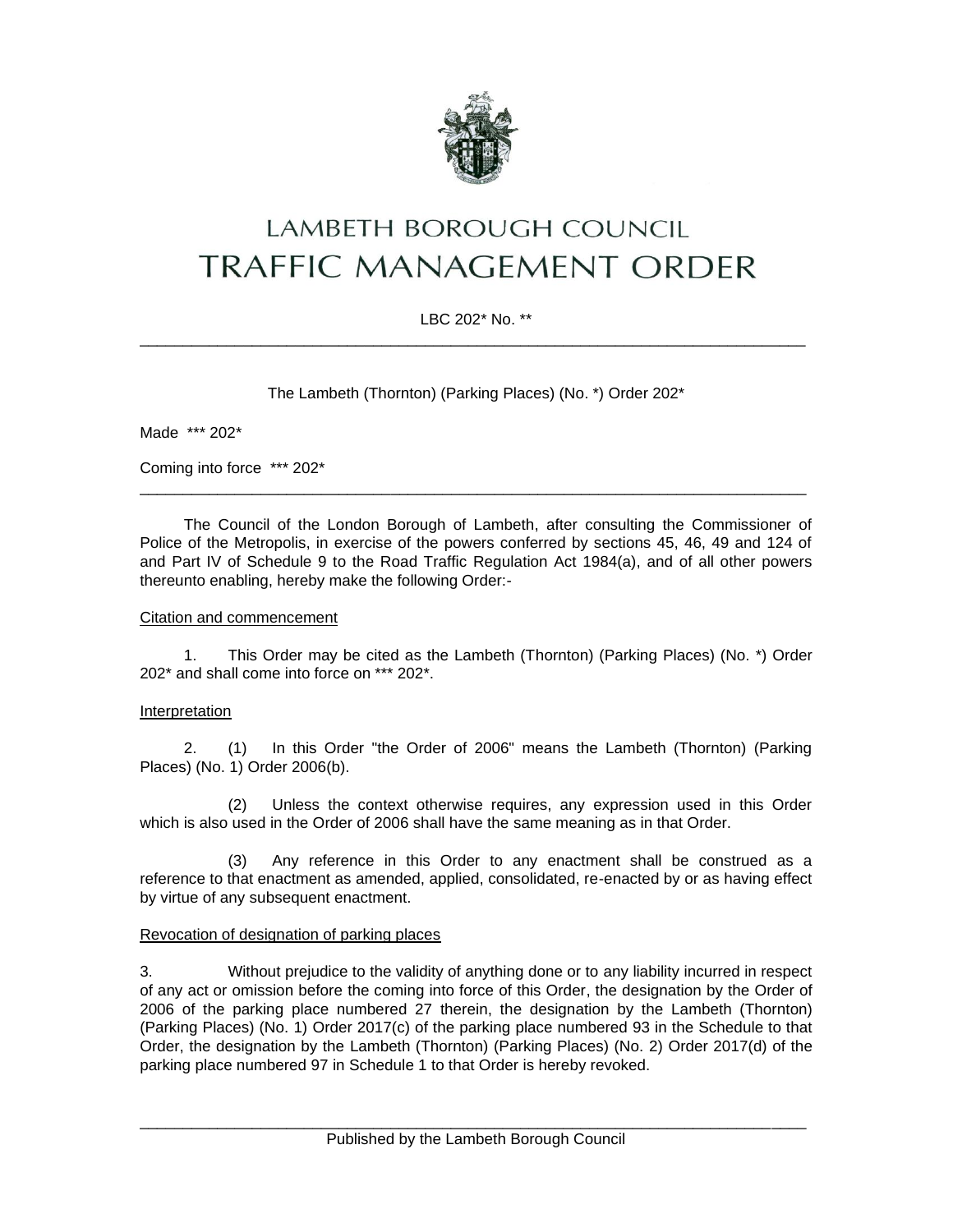#### Designation of parking places and application of the Order of 2006 thereto

4. (1) Each area on a highway comprising the length of carriageway of a street specified in column 2 of the Schedule to this Order and bounded on one side of that length by the edge of the carriageway and on the other sides by a white line marking is designated as a parking place.

(2) The reference in this Article to a white line marking shall be construed as a reference to the white line marking (either broken or continuous) provided for in Schedule 7 to the Traffic Signs Regulations and General Directions 2016(b) or, if applicable, authorised by the Secretary of State by virtue of section 64 of the Road Traffic Regulation Act 1984.

(3) The provisions of the Order of 2006 (other than Articles 3 and 16) shall apply to the areas designated as parking places by this Order as if in those provisions any reference to a parking place included a reference to an area designated as a parking place by this Order and as if any reference to Schedule 2 to the Order of 2006 included a reference to the Schedule to this Order.

Placing of traffic signs, etc.

- 5. The Council shall:-
	- (a) place and maintain traffic signs indicating the limits of each parking place referred to in the Schedule to this Order;
	- (b) place and maintain in or in the vicinity of each parking place referred to in the Schedule to this Order traffic signs indicating that such parking place may be used during the permitted hours for the leaving only of the vehicles specified in Article 4(5) of the Order of 2006; and
	- (c) carry out such other works as is reasonably required for the purposes of the satisfactory operation of each parking place referred to in the Schedule to this Order.

Dated this \*\*\* day of \*\*\* 202\*.

Ben Stevens Highway Network Manager

(a) S.I. 2016/362

\_\_\_\_\_\_\_\_\_\_\_\_\_\_\_\_\_\_\_\_\_\_\_\_\_\_\_\_\_\_\_\_\_\_\_\_\_\_\_\_\_\_\_\_\_\_\_\_\_\_\_\_\_\_\_\_\_\_\_\_\_\_\_\_\_\_\_\_\_\_\_\_\_\_\_\_\_